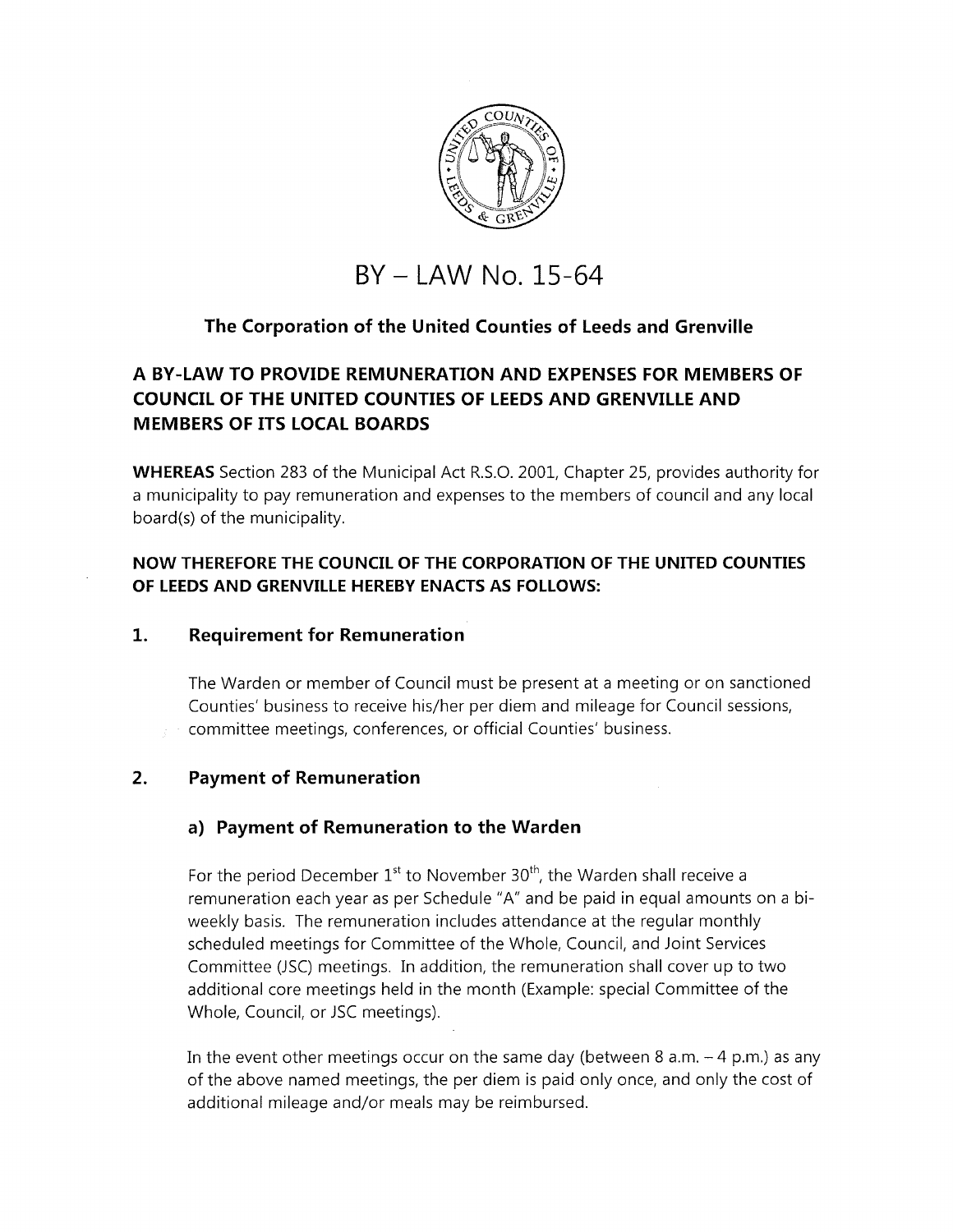Page 2

In the event the Warden is absent from any of the above meetings in excess of five during the period December  $1^{st}$  to November 30<sup>th</sup>, an amount equal to the daily per diem as outlined in Schedule "A" of this by-law shall be deducted from the November remuneration.

# **b) Payment of Remuneration to Members of Council**

For the period December  $1<sup>st</sup>$  to November 30<sup>th</sup>, members of Council shall receive a remuneration each year as per Schedule "A", and be paid in equal amounts on a biweekly basis. The remuneration includes attendance at the regular monthly scheduled meetings for Committee of the Whole, Council, and Joint Services Committee (JSC) meetings. In addition, the remuneration shall cover up to two additional meetings held in the month (Example: special Committee of the Whole, Council, or JSC meetings).

In the event other meetings occur on the same day (between 8 a.m.  $-$  4 p.m.) as any of the above named meetings, the per diem is paid only once, and only the cost of additional mileage and/or meals may be reimbursed.

In the event a member of Council is absent from any of the above meetings in excess of five in the period December  $1<sup>st</sup>$  to November 30<sup>th</sup>, an amount equal to the daily per diem as outlined in Schedule "A" of this by-law shall be deducted from the November remuneration.

# **c) Appointees to Local Boards/Committees**

Local board/committee appointees are persons other than the Warden and members of Council who are appointed to United Counties of Leeds and Grenville local boards or committees.

Appointees to the Counties' local boards/committees shall be paid in accordance with Schedule "A" of this by-law.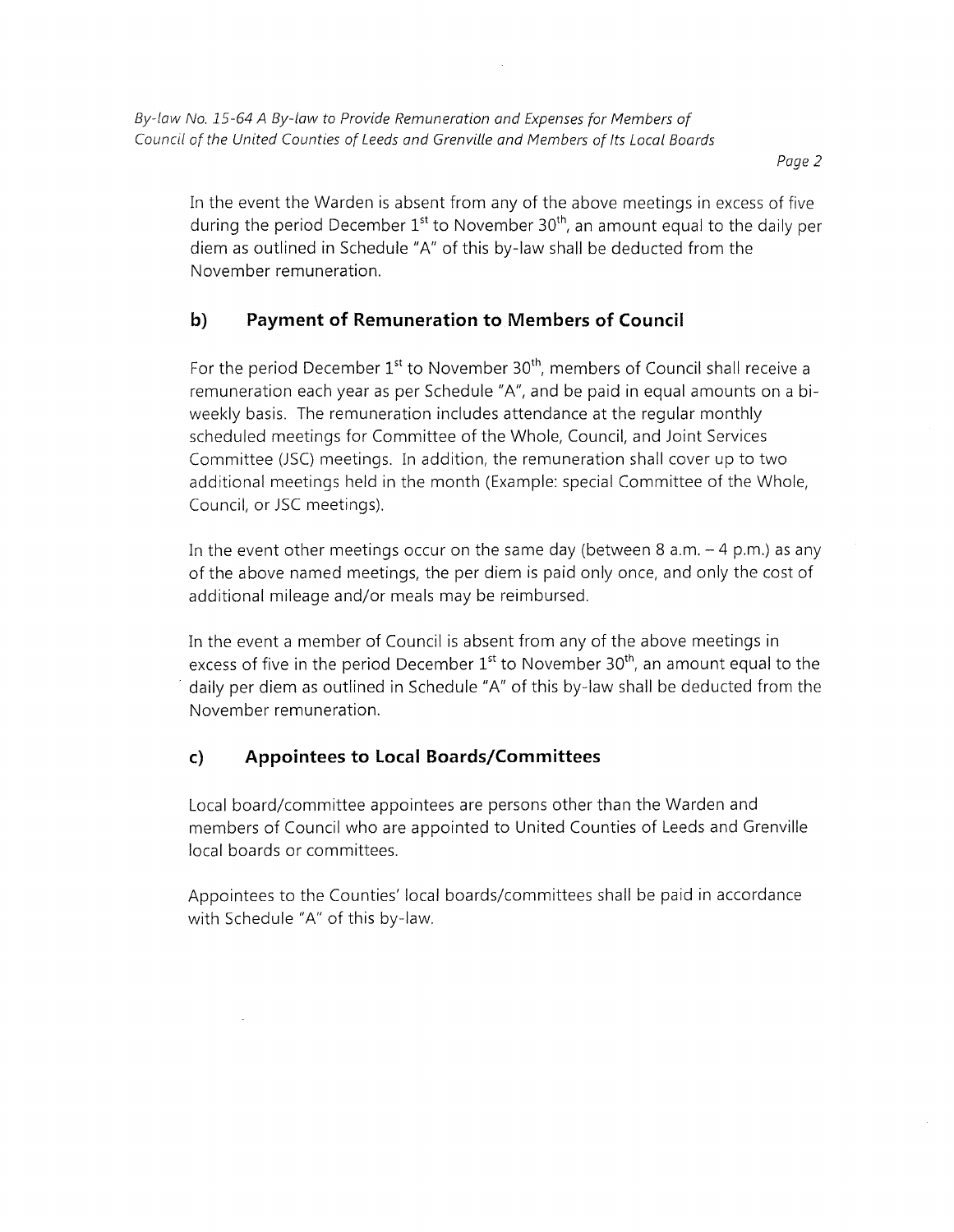By-law No. 15-64 A By-law to Provide Remuneration and Expenses for Members of Council of the United Counties of Leeds and Grenville and Members of Its Local Boards

Page 3

# **d) Per Diem Remuneration**

The per diems are established as follows with amounts as outlined in Schedule "A".

Mornings (8:00 a.m. - 12:00 p.m.) Afternoon (12:00 p.m. - 4:00 p.m.) Meetings after 4 p.m. Daily (8:00 a.m. - 4:00 p.m.) Convention Per Diem

#### **3. Annual Increase**

Remuneration to the Warden and members of Council as outlined in Schedule "A" of this By-law shall be increased annually effective January 1<sup>st</sup> of each year (or other date specified) by the same percentage increase provided to non-union staff.

#### **4. Mileage for Attendance at Meetings**

- a) The Warden and members of Council shall receive the same mileage rate as is approved for County Officers and staff, as amended from time to time. They shall be entitled to the mileage rate for the kms travelled, roundtrip from their home, for the performance of their Council and Committee duties.
- b) In addition to the same mileage as is paid in 4(a), the Warden will be paid additional mileage remuneration for the year, for 4,800 km at the same mileage rate as non-union staff. The additional mileage will be paid semi-annually.
- c) Appointees to the Counties' local board/committee shall receive the same mileage rate as is approved for non-union staff, as amended from time to time. Appointees to local boards/committees shall be entitled to the mileage rate for the kms travelled, roundtrip from their home, for the performance of their local board/committee duties.

#### **5. Payment For Conferences**

Expenses related to the Warden and members of Council's attendance at conferences shall be as follows: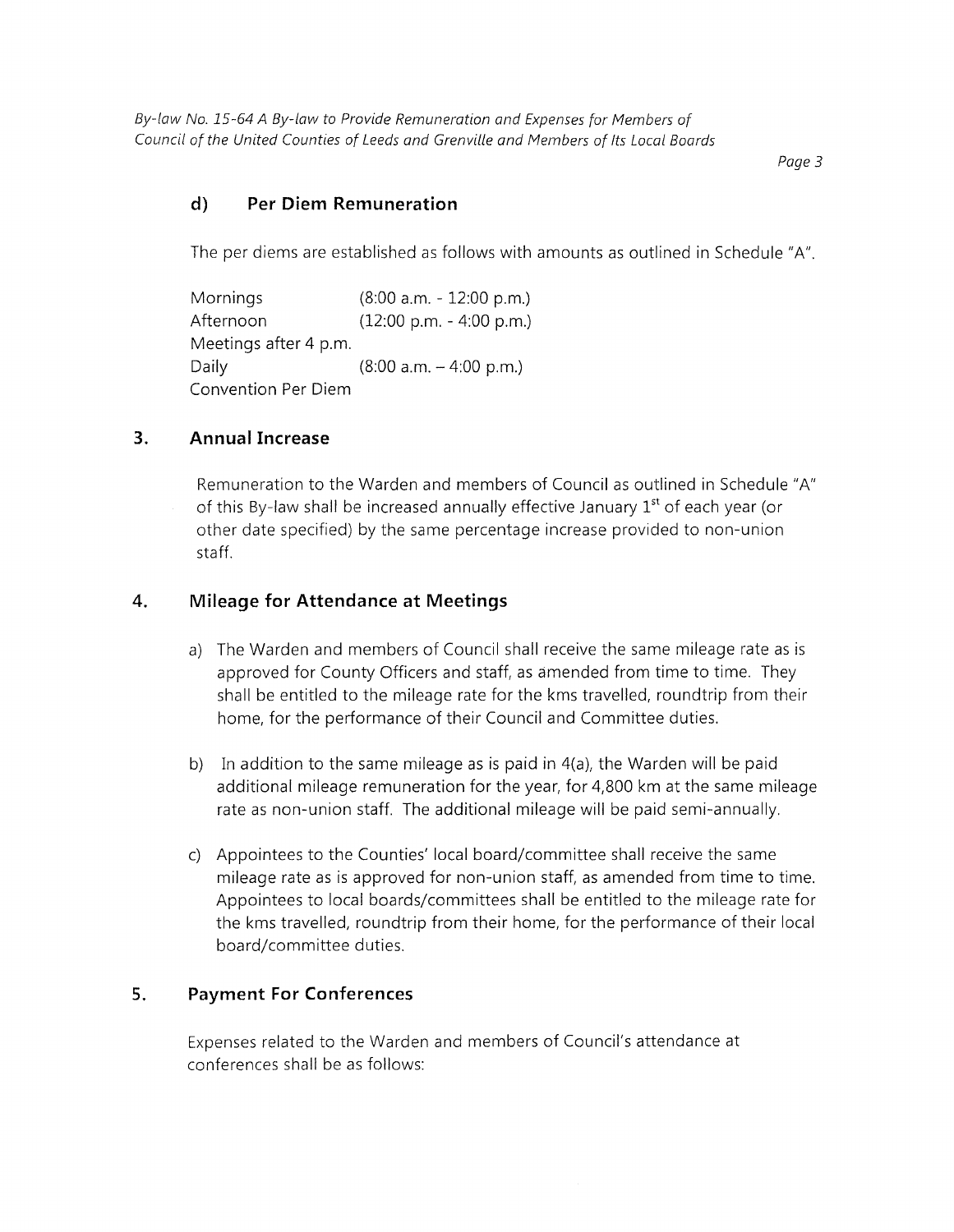By-law No. 15-64 A By-law to Provide Remuneration and Expenses for Members of Council of the United Counties of Leeds and Grenville and Members of Its Local Boards

Page 4

## **a) Accommodations:**

Staff will make reservations for accommodations where applicable, and will attempt to obtain the best value while taking into account the location of the conference and any special needs of the members of Council. The accommodations and parking will be covered 100% by the Counties. Additional expenses charged to a room will be reimbursed by the member of Council.

#### **b) Registration:**

Staff will register the Warden and members of Council for conferences and these costs will be covered 100% by the Counties. Costs will not be covered for banquet tickets, etc. that are an additional cost above the registration cost.

#### **c) Expense Per Diem:**

The Warden and members of Council shall receive \$100.00 per day for expenses (meals, etc.).

**d)** Any costs for the spouses/companions program shall be paid by the member of Council.

#### **e) Travel**

## **General:**

Travel expenses shall be based on actual costs pursuant to the following policies:

- 1. The Warden and members of Council may travel by any of the following means:
	- a. own vehicle
	- b. rental vehicle
	- C. train
	- d. airplane
	- e. bus
	- f. taxi

In the case of public transportation, the costs of parking at the station/airport and mileage to/from the station/airport shall be included (this could be a combination of modes of travel).

- 2. The Warden and members of Council should use the least expensive means of transportation except under the following conditions:
	- a. during winter months when road conditions may be hazardous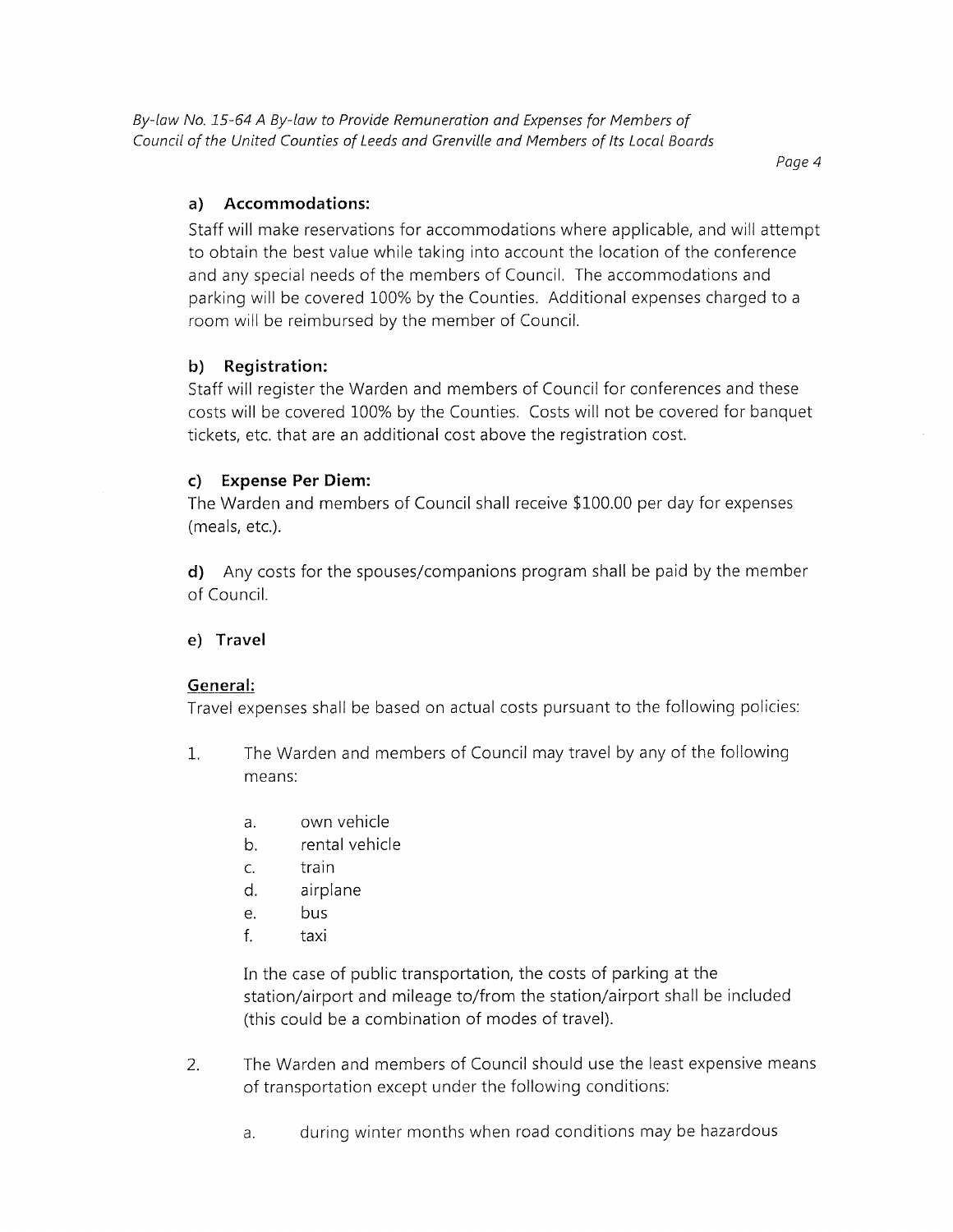*By-law No. 15-64 A By-law to Provide Remuneration and Expenses for Members of Council of the United Counties of Leeds and Grenville and Members of Its Local Boards* 

*Page 5* 

- b. if timing is an issue
- c. if travel includes other costs that may be expensed separately but together ensures value
- d. other extenuating circumstances as approved by the Warden.

#### **Own Vehicle:**

- 1. Reimbursement shall be made at the per kilometre rate established for nonunion staff.
- 2. The mileage rate shall be measured as a roundtrip from the Warden and member of Council's home to the conference site and return.
- 3. It is the responsibility of the Warden and members of Council to cover all motor vehicle expenses related to maintenance, fuel, licensing, proper insurance coverage and any and all other expenses incidental to the operation of the motor vehicle.
- 4. The Counties shall not cover any expenses relating to the following:
	- a. vehicle towing charges
	- b. any fines or charges issued by Police or any enforcement agency under any legislation, including parking violations.
- **5.** If the Warden and members of Council are travelling together in one vehicle, mileage will only be paid to one person presumably the owner of the vehicle.
- **6.** Toll road charges such as 407 ETR will be reimbursed upon submission of the receipt or invoice.

## **Other means of travel:**

- 1. The Warden and members of Council shall be required to submit invoices or proper vouchers for the costs of such travel.
- 2. The costs of cancellation insurance shall not be acceptable costs unless there is a high chance the trip would be cancelled.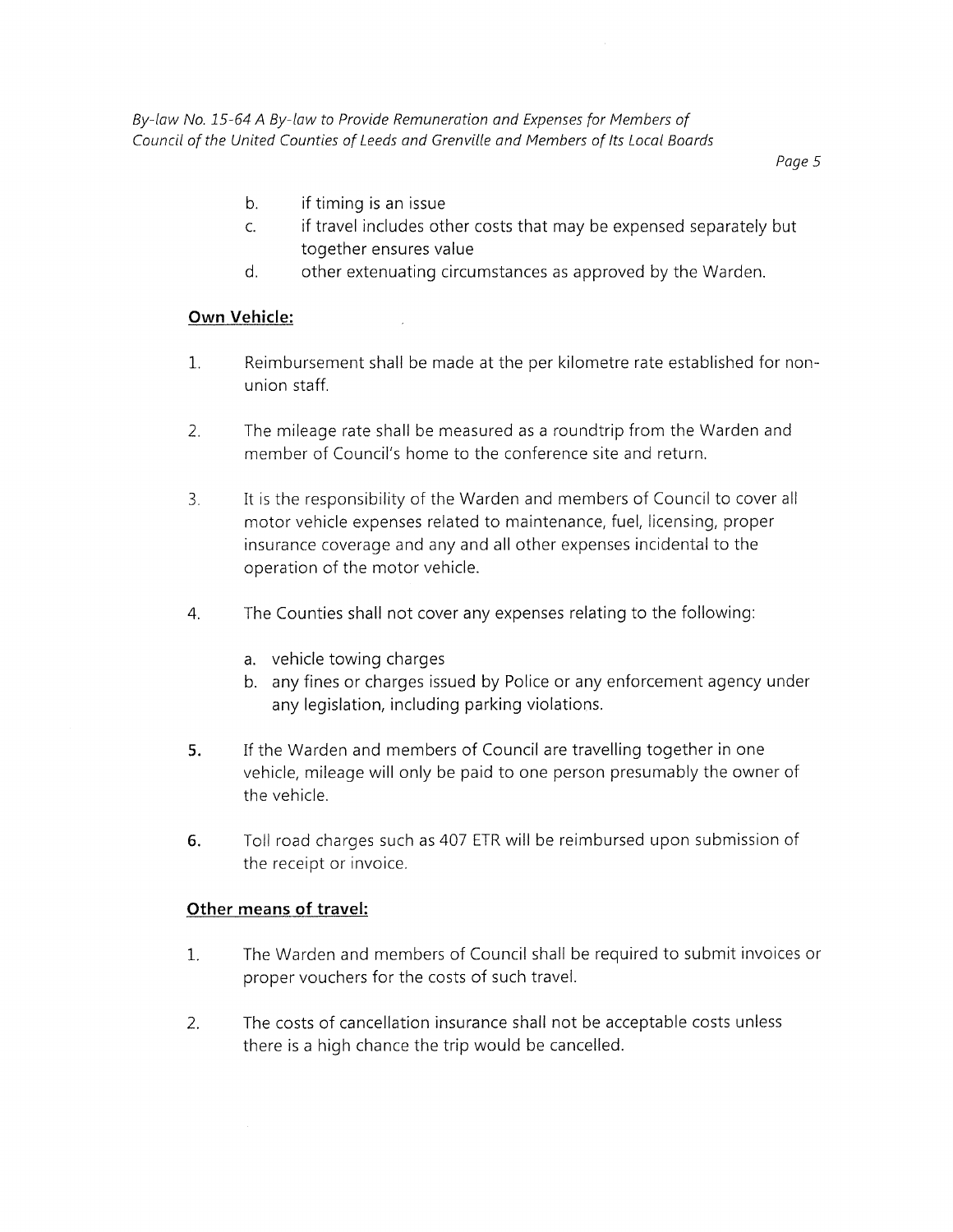Page 6

The Warden and members of Council are permitted to attend their choice of two conferences or seminars held in the Province of Ontario, annually.

- Association of Municipalities of Ontario (AMO) Conference
- Association of Ontario Counties and Regions (ACRO) Conference
- Ontario Good Roads/Association of Rural Municipalities of Ontario (OGRA/ ROMA) Conference
- Eastern Ontario Municipal Conference (EOMC) Conference
- Any other conference or seminar directly related to the services provided by the Counties

Council may authorize members to attend an additional conference or seminar related to a committee.

The Warden is permitted to attend additional conference/seminars during his/her term of office, as required.

The Warden has the authority to delegate any member(s) of Council to attend a conference or seminar where the member(s) has reached his/her quota for the year.

#### **6. Payment for Participation on Associations/Organizations**

From time to time, the Warden and members of Council may be appointed or wish to participate on an association or organization (i.e. Eastern Ontario Wardens' Caucus, Association of Municipalities of Ontario, Federation of Canadian Municipalities). Where Council has endorsed the appointment, the member shall receive reimbursement of all expenses, upon the submission of receipts, in association with their attendance at meetings, conferences, and work with the association. Expenses will be net of any expenses paid by the association/organization.

The member appointed to the association will also receive the appropriate meeting per diem for their attendance at functions.

No expenses for alcohol will be reimbursed by the Counties.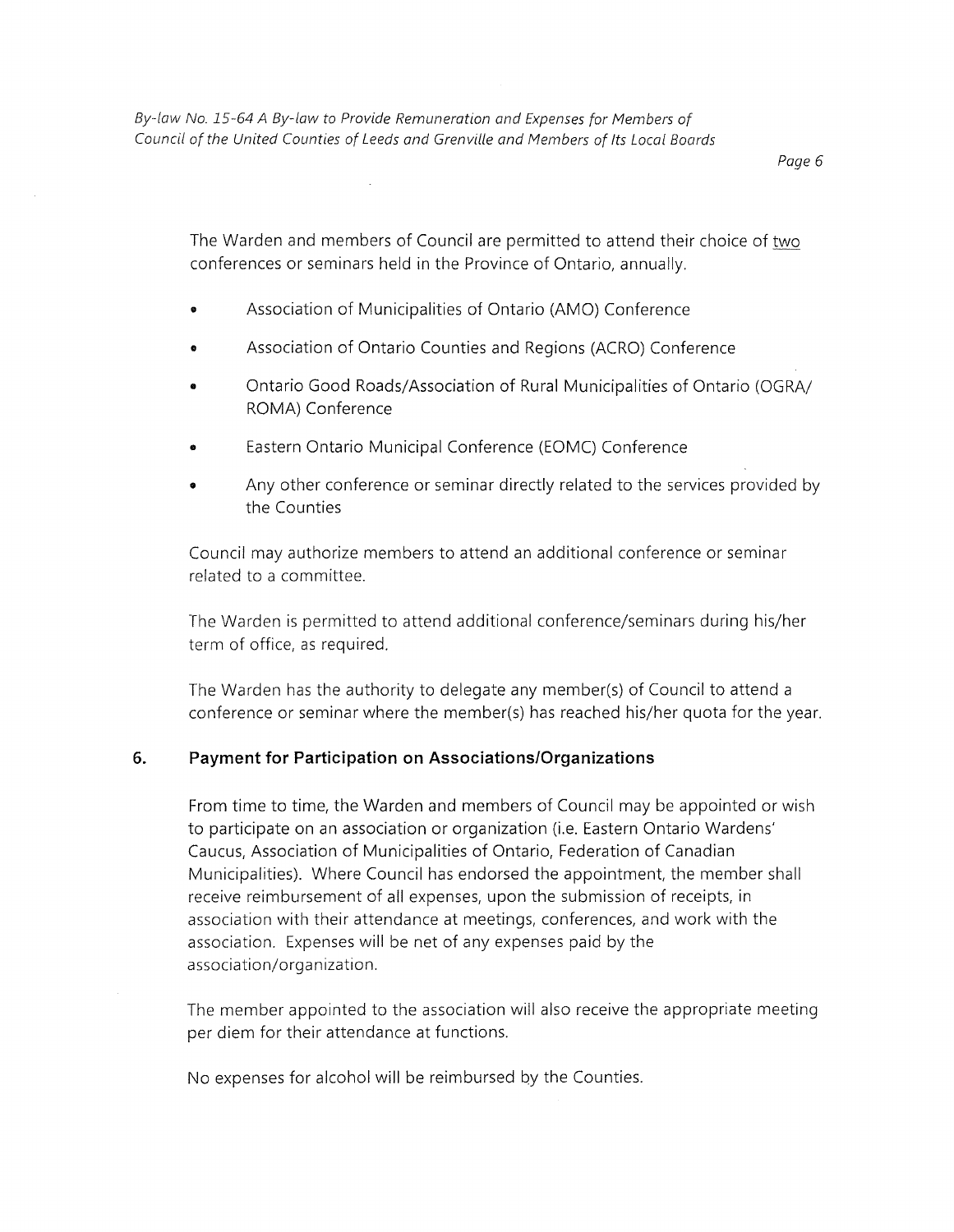By-law No. **15-64** A By-law to Provide Remuneration and Expenses for Members of Council of the United Counties of Leeds and Grenville and Members of Its Local Boards

Page 7

- **7.** Schedule "A" to this by-law shall be updated annually by the Clerk.
- **8.** By-law 07-62, 08-25 and any other By-laws, parts of By-laws, contrary to or inconsistent with this By-law are hereby repealed.
- **9.** This By-law is effective July 1, 2015.

By-law read a first, second and third time and finally passed this 19<sup>th</sup> day of November, 2015.

David Gordon, Warden<br>Resley Jodd<br>Lesley Todd, Elerk